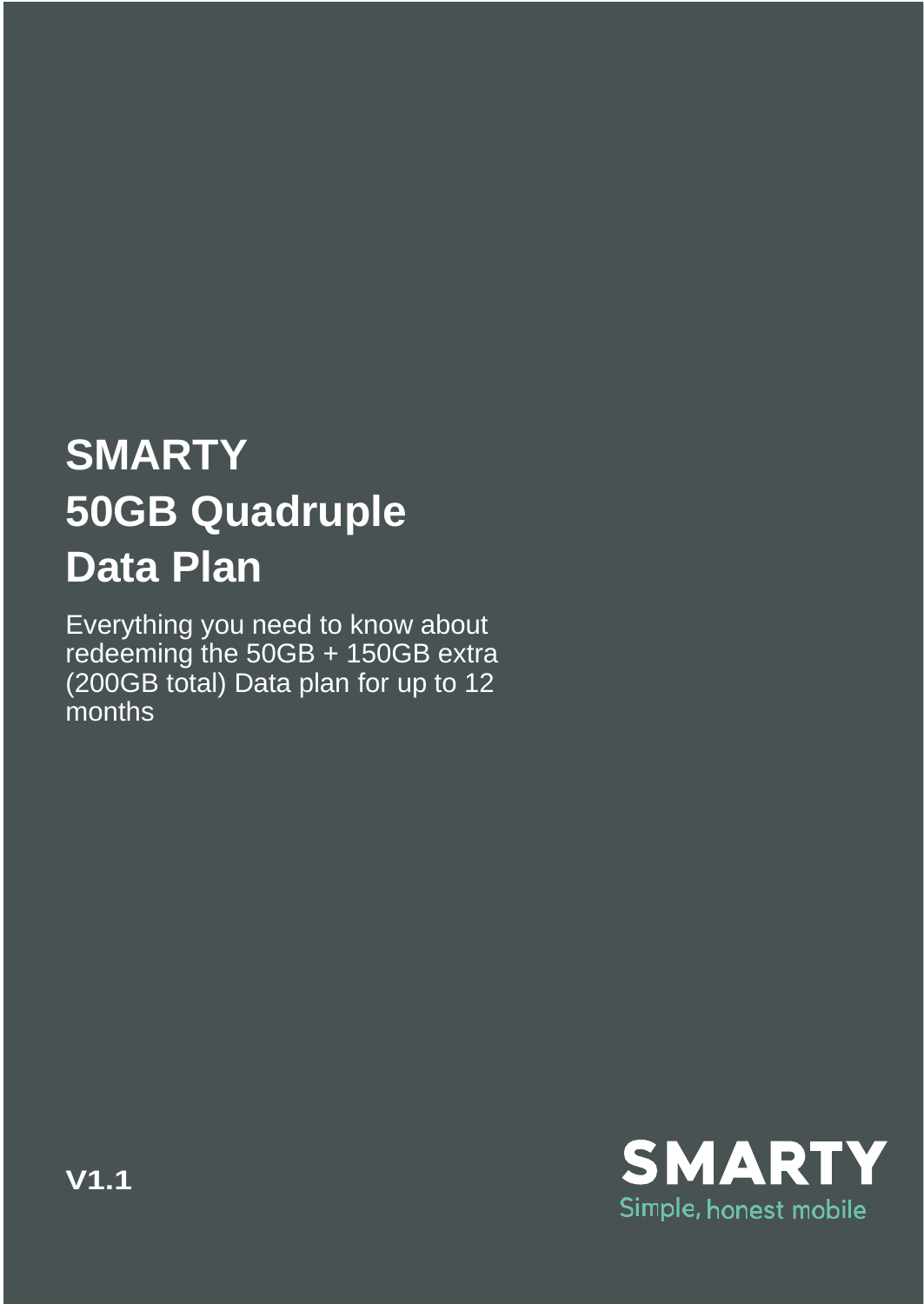- 1. Promoter**:** The promoter is Hutchison 3G UK Limited of Hutchison 3G UK Limited of 450 Longwater Avenue, Green Park, Reading, Berkshire, RG2 6GF trading as "SMARTY" ("**SMARTY**", "**Three**", "**We**" or "**Us**").
- 2. Offer: SMARTY 50GB + 150GB DATA Plan OFFER (the "Promotion") applies to the current SMARTY 1-month 50GB Plan (the "Eligible Plan") purchased within the Promotion Period. Under this Promotion, the standard data of 50GB will be increased to 200GB per month (the "Promotional Price") for your first 12 continuous months on the Eligible Plan.
- 3. Dates: The Offer will run from 00:01 GMT on 10 February 2022 up to 23:59 GTM on 6 April 2022 (OfferPeriod), but may be withdrawn, amended or extended, at any time and without notice (see Section 11 below regarding Variations to these terms).
- 4. To be eligible for this Promotion, you must:
	- a. be resident in the UK and over 16 years old;
	- b. be a new/existing SMARTY customer who accesses the SMARTY website or is on the 50GB plan (the "Eligible plan")
	- c. New SMARTY customers must access the SMARTY website during the Promotion Period, finds the applicable offer and clicks the link to purchase;
	- d. purchase the Eligible Plan online on SMARTY's website during the Promotion Period;
	- e. activate your SIM online on SMARTY's website, in accordance with our 'Additional SMARTY Terms', within 2 weeks of purchase; and
	- f. comply with the Terms and Conditions for using SMARTY, including holding (and not cancelling) your Promotion Plan for 14 days from the date of purchase, (an "Eligible Customer") and follow the promotion steps set out below.
	- g. Existing SMARTY customers will either receive communication from SMARTY with instruction on how to take up the offer OR
	- h. Can contact SMARTY Webchat to take advantage of the offer from their next renewal. For alternative ways to contact, please find information [here.](https://help.smarty.co.uk/en/articles/967873-using-the-smarty-website)
- 5. The Promotional Price is available for a maximum of 12 consecutive months on the Eligible Plan. To receive the Promotional Price for the maximum 12 months, following purchase and SIM activation Eligible Customers must:
	- a. either set up their account to auto-renew each month or manually renew their Eligible Plan each month within 12 hours of their pre-paid billing cycle end date; and
	- b. remain on the Eligible Plan for 12 consecutive months from the date of SIM activation.
- 6. This Promotion will only be available to Eligible Customers for so long as SMARTY offers the Eligible Planin its current form. SMARTY reserves the right to withdraw the Eligible Plan at any time in future at its discretion.
- 7. If you change to another plan or have a break in your subscription of the Eligible Plan at any time from yourfirst purchase of the Eligible Plan, you will no longer be eligible for this Promotion. You will only receive the Promotional Price for the months before this change or break and not for the next month or any subsequent month. A break in subscription includes where you do not auto-renew or you fail to manually renew your account every month within 12 hours of your current Eligible Plan's end date.
- 8. The discounted month covers only the Monthly Charge for the 50GB data plan and not any other charges (including without limitation Out of Bundle Service Charges, Additional Service Charges, account administration fees, fees for Connection and re-Connection and any costs incurred in collecting outstanding payments).
- 9. The Offer is not available in conjunction with any other promotional offers or discounts. The link may beused once only and is linked to the email address associated with your SMARTY dashboard.
- 10. We cannot accept responsibility for entries lost, corrupted or delayed in transmission. Under no circumstances will we (or our parent, subsidiaries and affiliated companies) be liable (unless such liability cannot be lawfully excluded) for any losses, damages, costs or expenses arising from or in any way connected with any errors, defects, interruptions, malfunctions or delays in the Offer and we exclude liability,to the fullest extent permitted by law, for any loss or damage caused to you arising out of thisOffer.
- 11. Governing law: These terms and conditions shall be governed by and construed in accordance with English law.